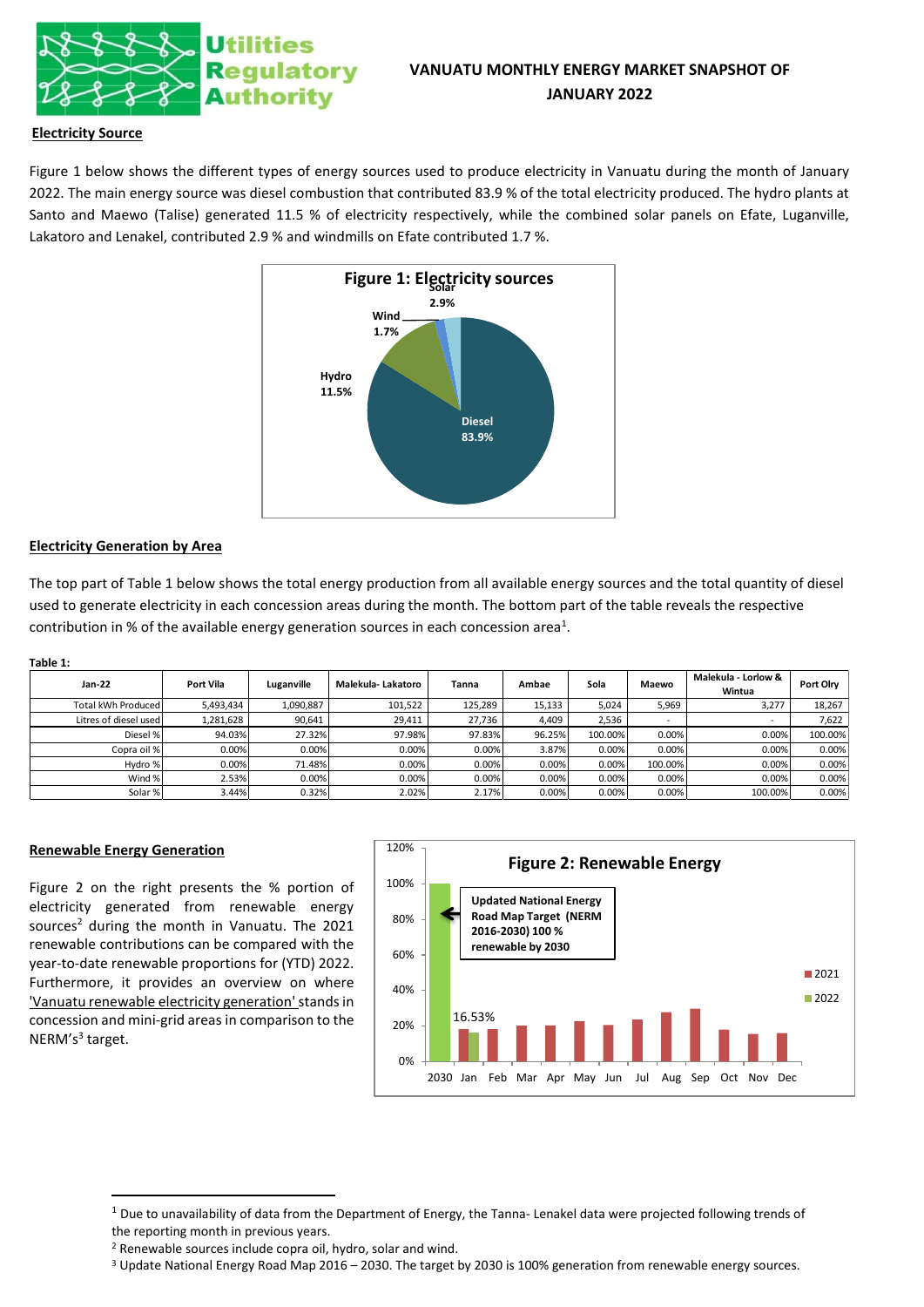## **Number of customers**

Table 2 outlines number of customers in different concession areas in Vanuatu (See notes for more information on concessionaires).

| Table 2:               |           |            |        |                    |     |                |              |    |                          |  |
|------------------------|-----------|------------|--------|--------------------|-----|----------------|--------------|----|--------------------------|--|
| Jan-22                 |           |            |        |                    |     |                |              |    |                          |  |
| Customer numbers       | Port Vila | Luganville | 'Tanna | Malekula Port Olry |     | Talise (Maewo) | <b>Ambae</b> |    | Vanua Lava Wintua-Lorlow |  |
| Total active customers | 16,218    | 3.841      | 1,380  | 1,232              | 352 | 231            | 129          | 78 | 116                      |  |

## **Fuel cost index**

Figure 3, on the right discloses the fuel price index. It is not showing the price per liter of diesel but the evolution or movement of fuel price in 2022. The index point is updated to start 100 points in January 2020 to cater for electricity service areas that their operational data becomes available thereafter.

At the time this report was issued, the Department of Energy was not able to provide the necessary data to compute the fuel price index for Tanna and Malekula since August 2021 (As shown in the graph).

## **Electricity Price**

UNELCO<sup>4</sup> tariff for the month of January 2022 is 57.82 Vatu/kWh. VUI<sup>5</sup>, DoE<sup>6</sup> and the Wintua/Lorlow electrical Cooperative's<sup>7</sup> applicable tariff of the same month is 38.52, 49 and 58 Vatu/kWh respectively.

UNELCO's actual operational parameters for a reporting month are typically utilized to compute electricity tariff for the following month.

DoE's tariff is fixed at 49.00 VT/kWh since November 2021 after a subsidy was provided by the Vanuatu Government to assist DoE with the operational costs of Tanna and Malekula, as the tendering process of the concession areas was still ongoing.





<sup>4</sup> Union Electrique du Vanuatu Limited, <<UNELCO LIMITED>>, supply electricity in Port Vila

<sup>5</sup> Vanuatu Utilities Infrastructure supplies electricity in Luganville and Port Olry (Santo), Sola (Banks) and Talise (Maewo).

<sup>6</sup> The Department of Energy (DoE) supplies electricity in the Tanna and Malekula concessions since mid-July 2020 and has commenced charging tariff in October of 2020.

 $^7$  Lakatoro cooperative is operating the newly established Solar grid at Wintua and Lorlow in Malekula. For more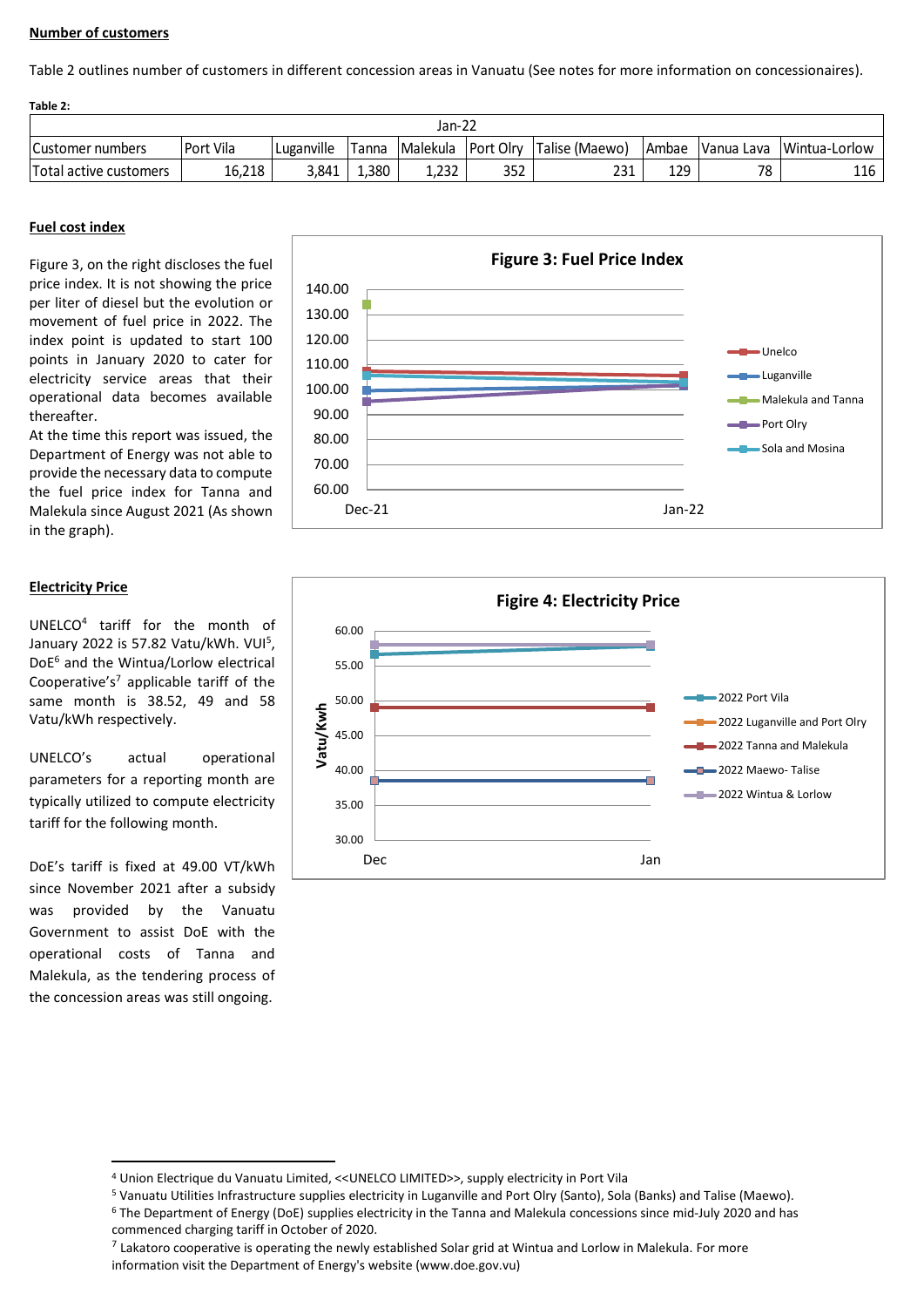## **Total Electricity Generated and Sold<sup>8</sup> within the concession areas.**

Total power produced decreased by 2.86% from preceding month; however, comparing it with the same month in previous calendar year, the total power generated increased by 2.9%.

Total power sold during the month increased by 1.5 % from previous month and also increased by 3 % for the corresponding month in 2021.

Changes in power produced and sold are entirley dependent on consumption within the reporting month.



*The data utilized in creating this monthly energy snapshot does not include electricity production outside of a concession agreement or MOU.*



The URA welcomes suggestions and feedbacks from readers of this monthly energy snapshot report. Any readers desiring to seek clarity of this report are encouraged to seek clarity from the URA should they do not understand any part of this report.

<sup>8</sup> Monthly energy sold in UNELCO's Concessions for the reporting month is estimated based on actual proportion of energy sold to total energy produced in comparable month for the previous calendar year.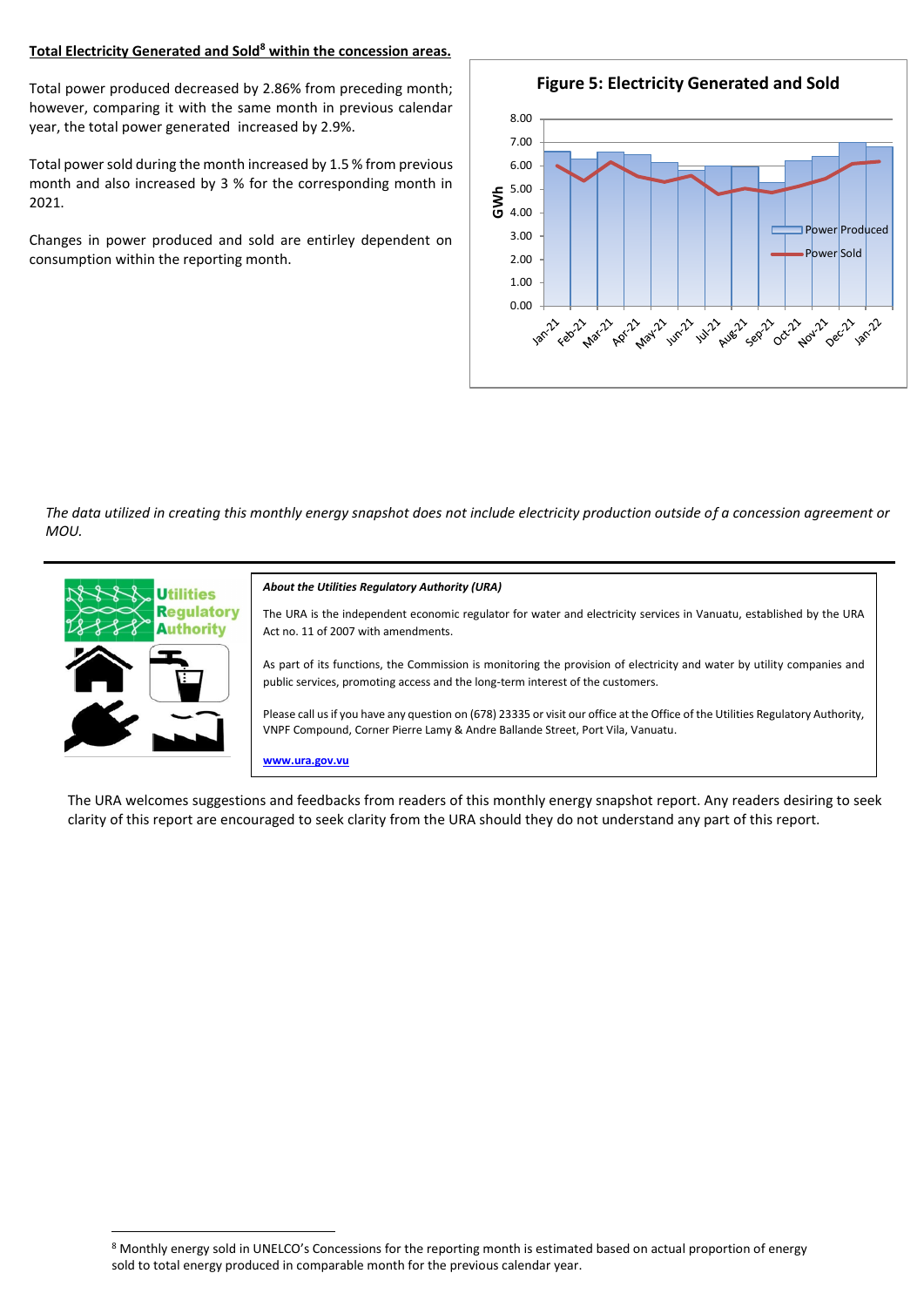

# **ENEJI MAKET SNAPSHOT BLONG EVRI MANIS BLONG VANUATU LONG MANIS JANUARI 2022**

## **Olgeta sos blong Elektrisiti**

Graf 1 we i stap daon ia i soemaot olgeta difren kaen sos blong eneji we oli produsum elektrisiti long Vanuatu long manis Januari 2022. Mein sos blong eneji hemi disel we i givhan long 83.9 % blong totol elektrisiti we oli mekem. Haedro long Santo mo Maewo (Talise) i jeneretem 11.5 % blong elektrisiti, ol sola panel long Efate, Luganville, tugeta wetem Lakatoro mo Lenakel oli kontribut long 2.9 % mo win mil long Devil's Point i jeneretem 1.7 %.



### **Amaon blong Elektrisiti we olgeta eria oli yusum**

Long top pat blong tebol we i stap ia i soemaot totol prodaksen blong eneji we i kam long evri sos we i stap naoia mo totol kwantiti blong disel we oli yusum blong jeneretem elektrisiti long wanwan konsesen eria long manis Januari 2022. Pat blong tebol we i stap daon ia i soemaot olsem wanem wanwan konsesen eria oli generetem eneji mo olgeta wanwan shea blong eneji sos<sup>1</sup>.

| Tebol 1:              |           |            |                    |                                           |        |                     |           |         |         |  |  |
|-----------------------|-----------|------------|--------------------|-------------------------------------------|--------|---------------------|-----------|---------|---------|--|--|
| Jan-22                | Port Vila | Luganville | Malekula- Lakatoro | Sola<br>Ambae<br>Maewo<br>Tanna<br>Wintua |        | Malekula - Lorlow & | Port Olry |         |         |  |  |
| Total kWh Produced    | 5,493,434 | 1,090,887  | 101,522            | 125,289                                   | 15,133 | 5,024               | 5,969     | 3,277   | 18,267  |  |  |
| Litres of diesel used | 1,281,628 | 90,641     | 29,411             | 27,736                                    | 4,409  | 2,536               | -         |         | 7,622   |  |  |
| Diesel %              | 94.03%    | 27.32%     | 97.98%             | 97.83%                                    | 96.25% | 100.00%             | 0.00%     | 0.00%   | 100.00% |  |  |
| Copra oil %           | 0.00%     | 0.00%      | 0.00%              | 0.00%                                     | 3.87%  | 0.00%               | 0.00%     | 0.00%   | 0.00%   |  |  |
| Hydro %               | 0.00%     | 71.48%     | 0.00%              | 0.00%                                     | 0.00%  | 0.00%               | 100.00%   | 0.00%   | 0.00%   |  |  |
| Wind %                | 2.53%     | 0.00%      | 0.00%              | 0.00%                                     | 0.00%  | 0.00%               | 0.00%     | 0.00%   | 0.00%   |  |  |
| Solar %               | 3.44%     | 0.32%      | 2.02%              | 2.17%                                     | 0.00%  | 0.00%               | 0.00%     | 100.00% | 0.00%   |  |  |

## **Riniuebol Eneji Jeneresen**

Graf 2 long raet ia hemi ripresentem shea blong elektrisiti we hemi kamaot long olgeta riniuwebol eneji sos<sup>2</sup> long wan manis. Olgeta riniuwebol kontribusen blong 2021 oli save komperem wetem year-to date (YTD) blong 2022. Mo hemia I givim wan lukluk long wea nao riniuwebol elektrisiti blong Vanuatu hemi stap long hem tede, hemia kopea wetem taket blong NERM<sup>3</sup>.



<sup>&</sup>lt;sup>1</sup> From we Dipatmen blong Eneji i no save givim data, data blong Tanna-Lenakel mo Malekula-Lakatoro oli projektem folem ol trend blong semak manis long ol yia we i pas. Data blong Wintua mo Lorlow (we Lakatoro Koperetiv i ranem) oli ekskludim from we i nogat data we i aveilebol mo i nogat enaf data blong projektem. Hemia from we hemi wan konsesen eria we oli jes setemap. <sup>2</sup> Riniuwebol sos hemi inkludim oel blong kopra, haedo, sola mo win.

<sup>3</sup> Apdeit Nasonal Eneji Rodmap 2016-2030. Taget bifo long 2020 hemi 65% blong jeneresen long riniuebol eneji sos.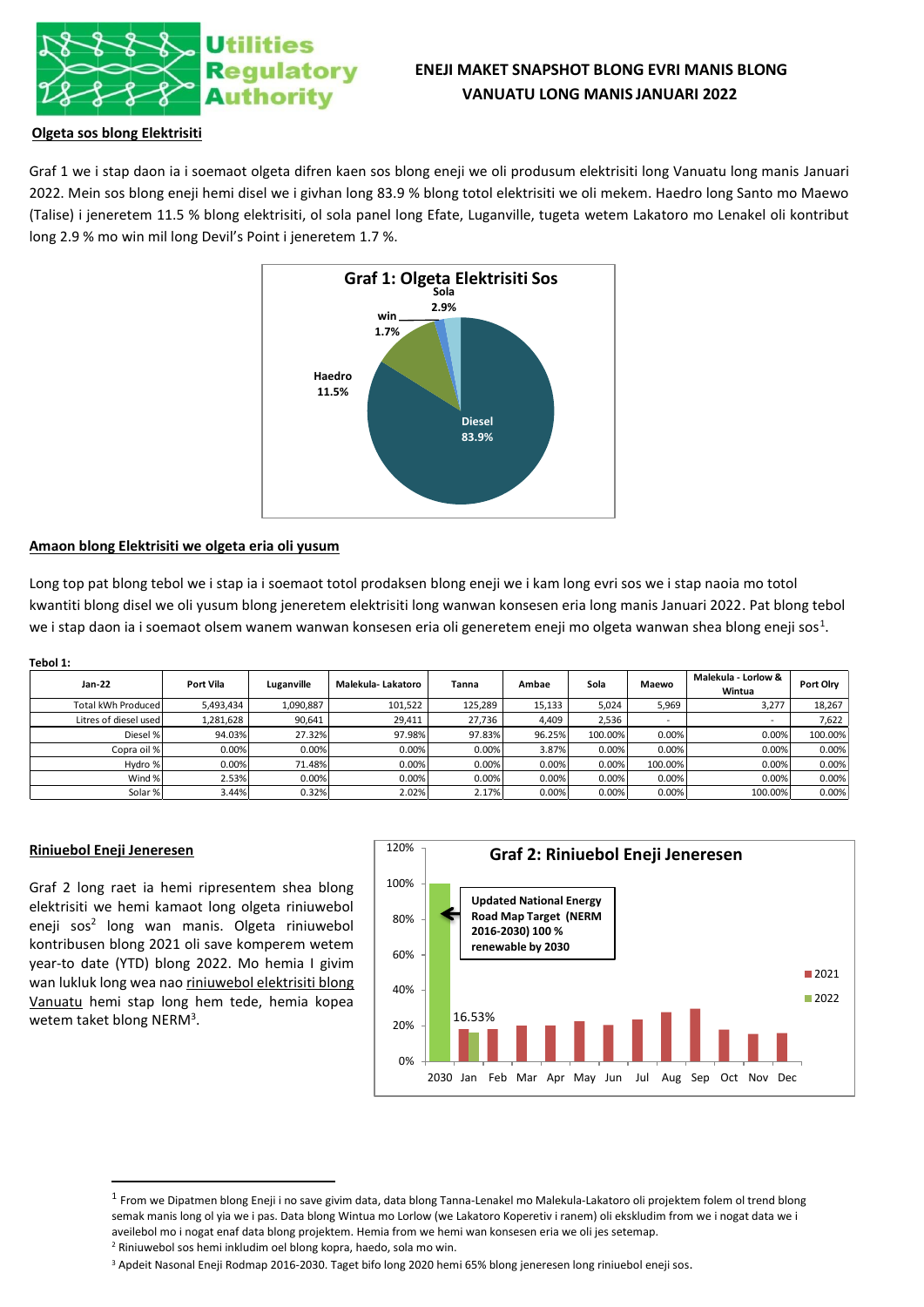## **Namba blong olgeta kastoma**

Tebol ia i givim namba blong olgeta kastoma long ol difren konsesen eria long Vanuatu (luk ol not blong moa infomesen long olgeta we oli holem konsesen).

| 15991 Z.               |           |            |               |          |                  |                |         |            |                 |
|------------------------|-----------|------------|---------------|----------|------------------|----------------|---------|------------|-----------------|
| Jan-22                 |           |            |               |          |                  |                |         |            |                 |
| Customer numbers       | Port Vila | Luganville | <b>ITanna</b> | Malekula | <b>Port Olry</b> | Talise (Maewo) | I Ambae | Vanua Lava | I Wintua-Lorlow |
| Total active customers | 16,218    | 3,841      | 1,380         | 1.232    | 352              | 231            | 129     | 78         | 116             |

## **Fuel praes indeks**

**Tebol 2:**

Graf 3 long raet i soemaot praes fuel indeks. Hemi no soemaot praes blong wan lita blong diesel, be hemi soemaot evolusen mo muvmen blong praes blong fuel long 2022. Oli apdeitem indeks poen blong stat long 100 poen long Januari 2020 blong provaedem ol elektrisiti sevis eria we ol operesonal data blong olgeta i kam aveilebol afta. Long taem we oli givimaot ripot ia, Dipatmen blong Eneji i no save givim data we oli nidim blong kalkuletem fuel praes indeks blong Tanna mo Malekula sins Okis 2021 (olsem we oli soem long graf ia).

## **Praes blong elektrisiti**

Tarif blong UNELCO<sup>4</sup> blong manis Januari 2022 hemi 57.82 Vatu/kWh. Tarif blong VUI<sup>5</sup> hemi 38.52 Vatu/kWh, blong DoE<sup>6</sup> hemi 49 Vatu/kWh mo tarif blong Wintua/Lorlow elektrikol Koperetiv<sup>7</sup> 58 Vatu/kWh.

UNELCO i stap yusum opereisonal paramita blong wan manis blong wokemaot elektrisiti tarif blong nekis manis.

Tarif blong DoE oli fiksim long 49.00 VT/kWh stat long Novemba 2021 afta we Vanuatu Gavman I givim wan sabsidi blong givhan long DoE wetem ol opereisonal kost blong Tanna mo Malekula, from we proces blong tenda blong ol konsesen eria i bin stap gohed yet.





<sup>4</sup> Union Electique du Vanuatu Limited <<UNELCO LIMITED>>, saplae blong elektrisiti long Port Vila

<sup>7</sup> Lakatoro koperetiv i putum niufala Sola grid we oli setemap long Wintua mo Lorlow long operesen, hemia long Malekula.

<sup>5</sup> Vanuatu Yutiliti Infrastrakja, i saplae blong elektrisiti long Luganville mo Port Olry (Santo), Sola (Bankis) mo Talise (Maewo).

<sup>6</sup> Dipatmen blong Eneji (DoE) i saplae elektrisiti long Tanna mo Malekula konsesen stat long Julae 2020 mo hemi stat blong jajem tarif long Oktoba blong 2020.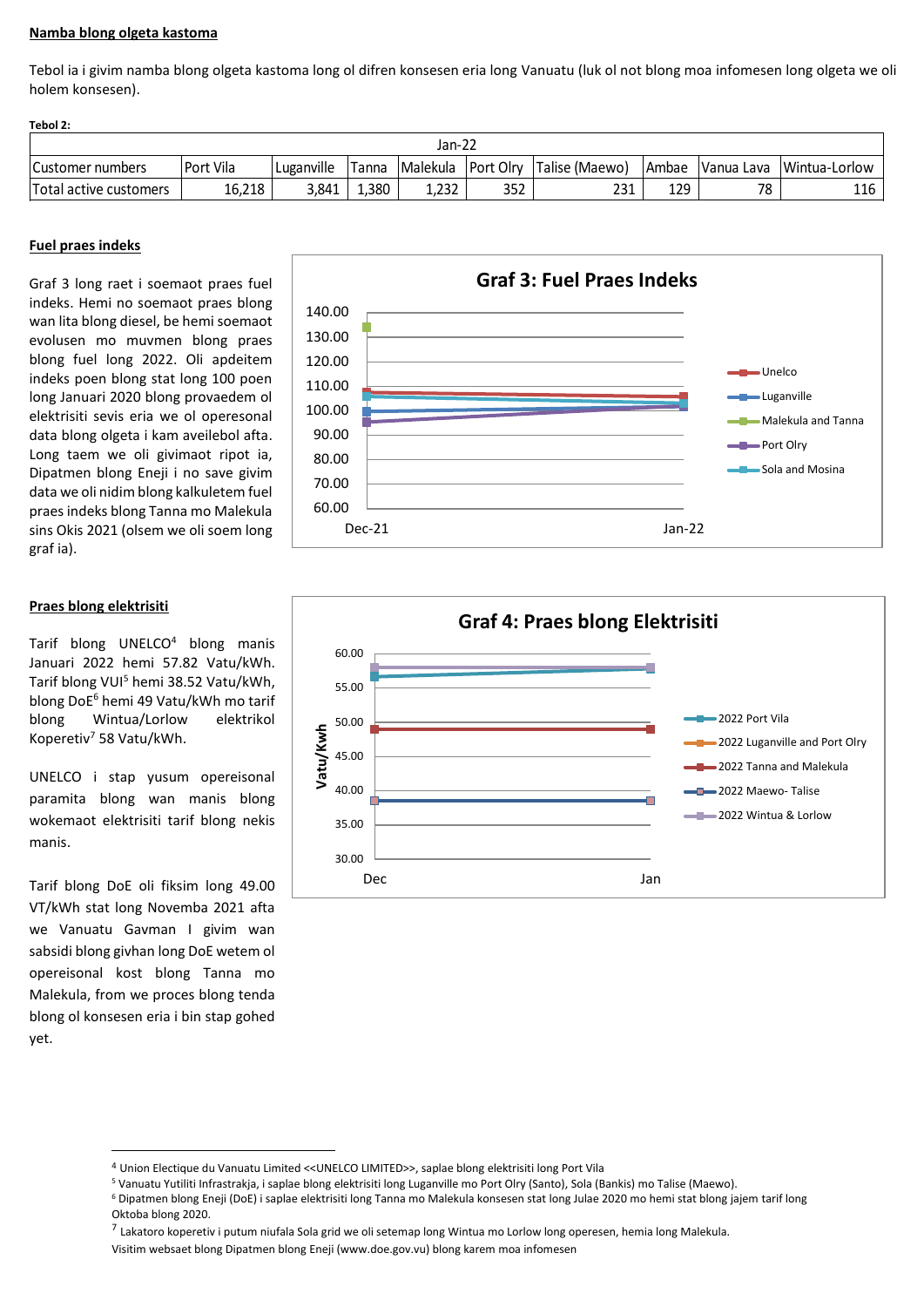## **Totol blong elektrisiti we oli jeneretem mo salem <sup>8</sup> insaed long olgeta konsesen eria.**

Totol blong paoa we oli produsum hemi go daon long 2.86% bitim las manis mo hemi go antap long 2.9% long semak manis blong las yia.

Totol paoa we oli salem hemi go antap long 1.5 % bitim hemia long las manis mo hemi go antap long 3 % long semak manis long 2021.

Olgeta jenis long paoa we oli prodiusum mo salem i dipen fulwan long konsamsen blong elektrisiti insaed long manis.

**Graf 5: Elektrisiti we oli Jeneretem mo Salem**



*Data we oli yusum blong mekem snapshot blong eneji blong evri manis ia hemi no inkludum prodaksen blong elekrisiti aotsaed long wan agrimen o MOU.*



#### *Infomeisen long wok blong Utilities Regulatory Authority (URA)*

URA hemi indipenden ekonomik reguleta blong wota mo elektrisiti sevis long Vanuatu, we i stap insaed long URA Akt namba 11 blong 2007 wetem olgeta amenmen.

Olsem pat blong wok blong hem, Komisen i stap monitarem delivari blong elektrisiti mo wota we olgeta yutiliti kampani oli stap mekem mo pablik sevis, promotem akses mo long tem intres blong olgeta kastoma.

Plis kolem mifala sipos yu gat eni kwesten long (678) 23335 o kam luk mifala long Ofis blong Utilities Regulatory Authority, insaed long eria blong VNPF, Corner Pierre Lamy & Andre Ballande Street, Port Vila, Vanuatu.

**www.ura.gov.vu**

URA hemi glad blong risivim eni tingting o fidbak long olgeta we oli ridim ripot ia. Eni man we hemi ridim ripot ia mo hemi no andastanem gud ripot ia hemi save go long URA blong kasem mo infomesen.

<sup>8</sup> Eneji blong evri manis we oli salem long konsesen blong UNELCO blong mekem ripot blong manis oli estimetem bes long stret pat blong eneji we oli salem kasem totol eneji we oli produsum long semak manis olsem long las yia.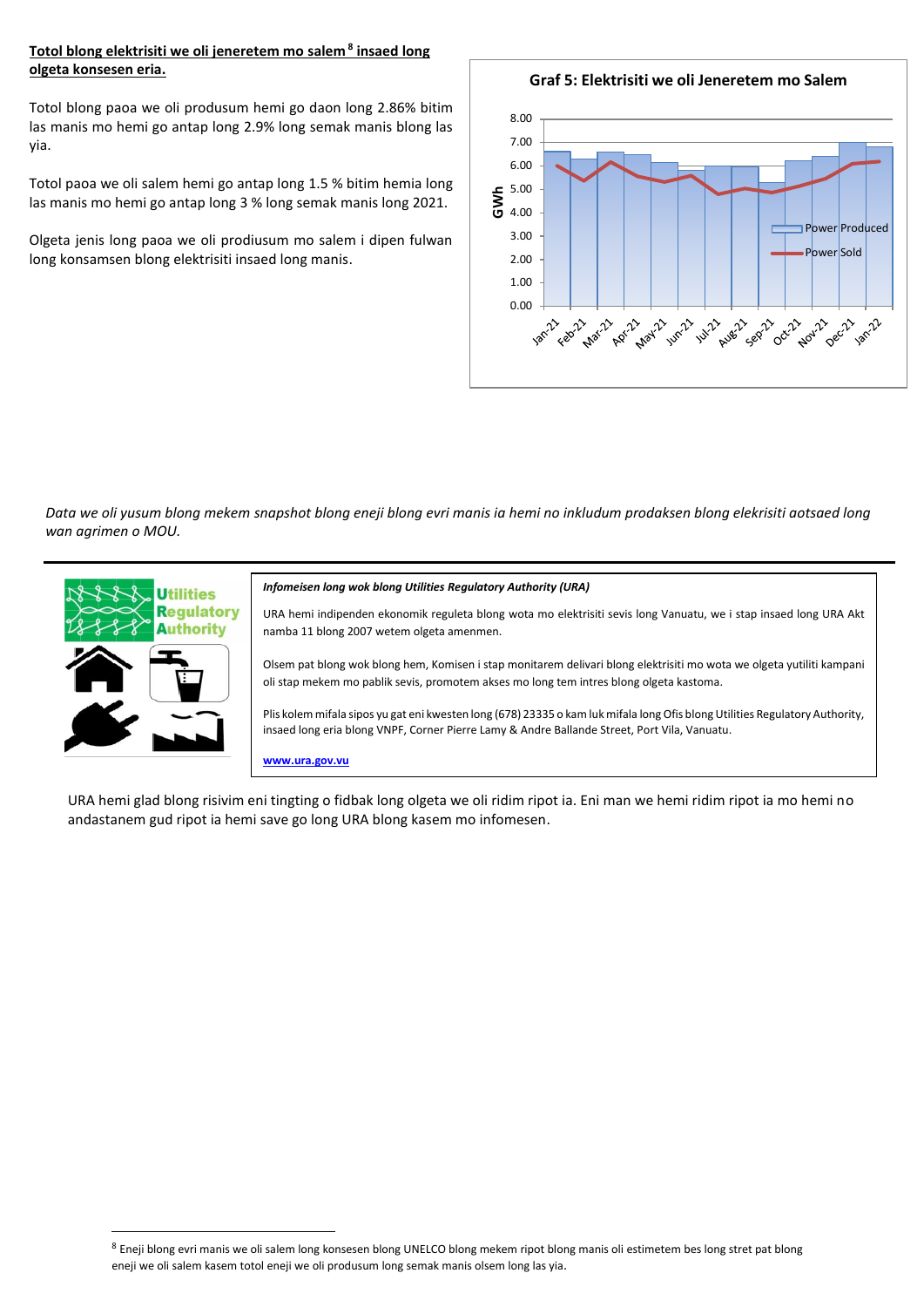

# **APPERÇU MENSUEL DU MARCHÉ DE L'ENERGIE AU VANUATU EN JANVIER 2022**

## **Source d'électricité**

La figure 1 ci-dessous indique les différents types de sources d'énergie utilisées pour produire de l'électricité au Vanuatu au cours du mois de janvier 2022. La source principale d'énergie était la combustion de diesel qui représentait 83,9 % de l'électricité totale produite. Les centrales hydroélectriques de Santo et de Maewo (Talise) ont produit respectivement 11,5 % de l'électricité, tandis que les panneaux solaires combinés d'Éfaté, Luganville, Lakatoro et Lenakel, ont contribué de 2, 9 % et les éoliennes d'Éfaté de 1,7 %.



### **Production d'électricité par zone**

La partie supérieure du tableau 1 ci-dessous montre la production totale d'énergie à partir de toutes les sources d'énergie disponibles et la quantité totale de diesel utilisée pour produire de l'électricité dans chaque zone de concession au cours du mois. La partie inférieure du tableau révèle la contribution respective en % des sources de production d'énergie disponibles dans  $chaque zone<sup>1</sup> de concession.$ 

### **Tableau 1:**

| Jan-22                | Port Vila | Luganville | Malekula- Lakatoro | Tanna   | Ambae  | Sola    | Maewo   | Malekula - Lorlow &<br>Wintua | Port Olry |
|-----------------------|-----------|------------|--------------------|---------|--------|---------|---------|-------------------------------|-----------|
| Total kWh Produced    | 5,493,434 | 1,090,887  | 101,522            | 125,289 | 15,133 | 5,024   | 5,969   | 3,277                         | 18,267    |
| Litres of diesel used | 1,281,628 | 90,641     | 29,411             | 27,736  | 4,409  | 2,536   | $\sim$  |                               | 7,622     |
| Diesel %              | 94.03%    | 27.32%     | 97.98%             | 97.83%  | 96.25% | 100.00% | 0.00%   | 0.00%                         | 100.00%   |
| Copra oil %           | 0.00%     | 0.00%      | 0.00%              | 0.00%   | 3.87%  | 0.00%   | 0.00%   | 0.00%                         | 0.00%     |
| Hydro %               | 0.00%     | 71.48%     | 0.00%              | 0.00%   | 0.00%  | 0.00%   | 100.00% | 0.00%                         | 0.00%     |
| Wind %                | 2.53%     | 0.00%      | 0.00%              | 0.00%   | 0.00%  | 0.00%   | 0.00%   | 0.00%                         | 0.00%     |
| Solar %               | 3.44%     | 0.32%      | 2.02%              | 2.17%   | 0.00%  | 0.00%   | 0.00%   | 100.00%                       | 0.00%     |

### **Production d'énergie renouvelable**

La figure 2, à droite représente la part en % de l'électricité produite à partir de sources d'énergie renouvelables au cours du mois au Vanuatu. Les contributions renouvelables de 2021 peuvent être comparées aux proportions de celle de l'année en cours (AEC) 2022. En outre, il donne un aperçu de la situation de la "production<sup>2</sup> d'électricité renouvelable de Vanuatu" par rapport à l'objectif du de la FRNE<sup>3</sup> .



 $^{\rm 1}$  En raison de l'indisponibilité des données du ministère de l'Énergie, les données de Tanna-Lenakel et Malekula-Lakatoro ont été projetées en suivant les tendances du mois de déclaration des années précédentes. Les données de Wintua et Lorlow (exploitées par la coopérative Lakatoro) ont été omises en raison de l'indisponibilité des données et il n'y a pas suffisamment de données sur lesquelles projeter, étant donné qu'il s'agit d'une zone de concession nouvellement établie.

<sup>&</sup>lt;sup>2</sup> Sources d'énergies renouvelables telles que l'huile du coprah, l'énergie hydraulique, solaire et éoliennes.

<sup>3</sup>Feuilles de route nationale pour l'énergie mise à jour 2016-2030. L'objectif d'ici 2020 est de produire 65 % de l'électricité à partir de sources d'énergie renouvelables.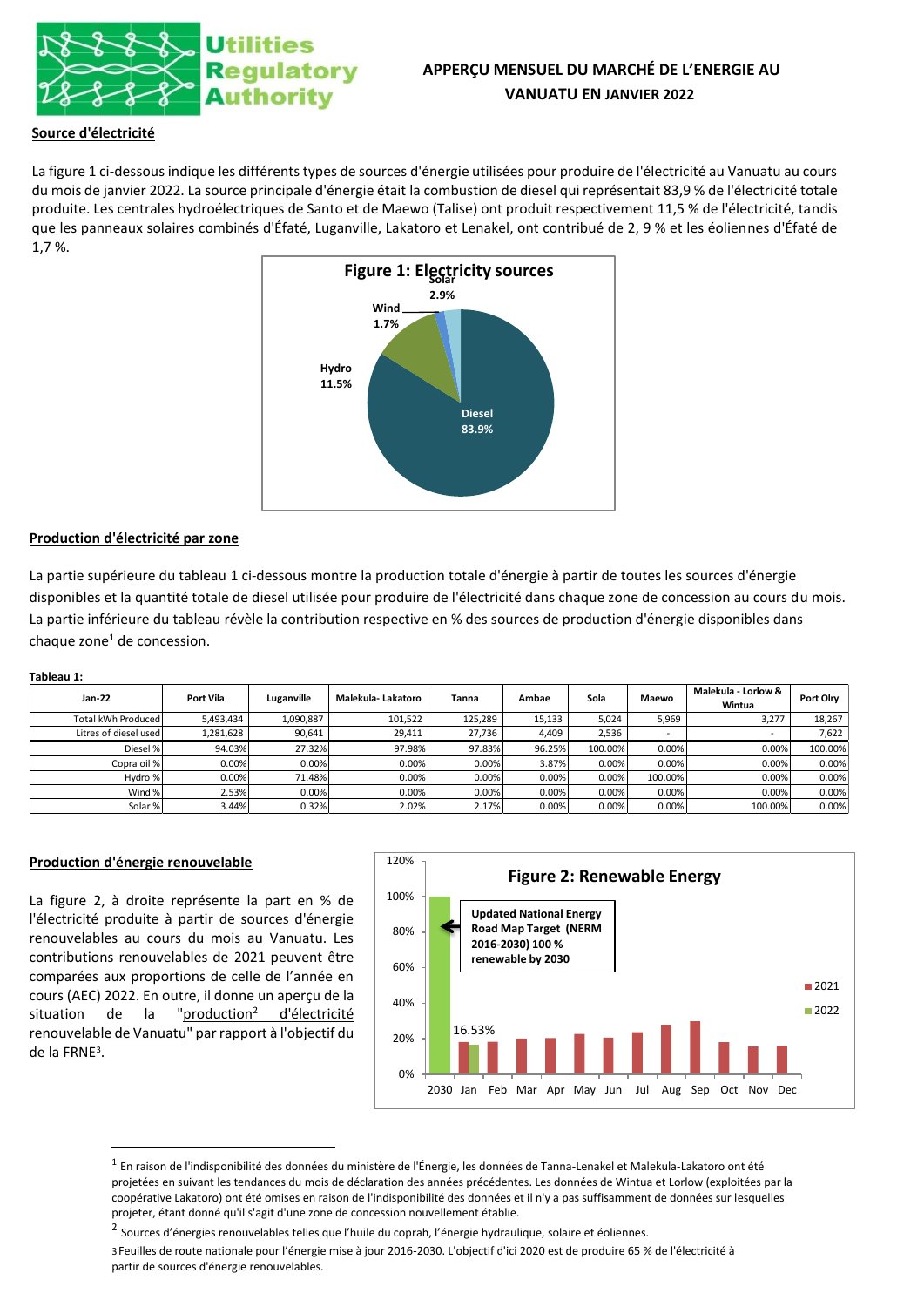## **Nombre de clients**

Le tableau ci-dessous indique le nombre de clients dans les différentes zones de concession au Vanuatu (Voir les notes pour plus d'informations sur les concessionnaires).

| Tableau 2:             |           |            |              |       |     |                                       |     |    |                                |
|------------------------|-----------|------------|--------------|-------|-----|---------------------------------------|-----|----|--------------------------------|
| Jan-22                 |           |            |              |       |     |                                       |     |    |                                |
| Customer numbers       | Port Vila | Luganville | <b>Tanna</b> |       |     | Malekula   Port Olry   Talise (Maewo) |     |    | Ambae Vanua Lava Wintua-Lorlow |
| Total active customers | 16.218    | 3.841      | 380          | 1.232 | 352 | 231                                   | 129 | 78 | 116                            |

### **Indice du coût du carburant**

La figure 3, à droite, indique l'indice du prix du carburant. Il n'indique pas le prix par litre de diesel mais l'évolution ou le mouvement du prix du carburant en 2022. Le point d'indice est calibré pour commencer à 100 pt en janvier 2020 afin de tenir compte des zones de service d'électricité dont les données opérationnelles deviennent disponibles par la suite. Au moment où ce rapport a été publié, le service de l'Énergie n'a pas été en mesure de fournir les données nécessaires pour calculer l'indice du prix du carburant pour Tanna et Mallicolo depuis août 2021 (comme indiqué dans le graphique).



### **Prix de l'électricité**

Le prix d'UNELCO<sup>4</sup> pour le mois de janvier 2022 est de 57,82 Vatu/kWh. Le prix applicable à VUI<sup>5</sup>, du SdE<sup>6</sup> et de la coopérative électrique<sup>7</sup> Wintua/Lorlow pour le même mois sont respectivement de 38,52, 49 et 58 Vatu/kWh.

Les paramètres réels d'exploitation d'UNELCO pour le mois du compte rendu sont généralement utilisés pour calculer le prix de l'électricité pour le mois suivant.

Le prix fixé par SdE est de 49,00 VT/kWh depuis novembre 2021 après qu'une subvention ait été fournie par le gouvernement du Vanuatu pour aider le SdE à couvrir les coûts opérationnels de Tanna et Mallicolo, étant donné que le processus d'appel d'offres des zones de concession était toujours en cours.



<sup>4</sup> La Société Union électrique du Vanuatu (UNELCO LIMITED) offre des services d'électricité à Port-Vila, Mallicolo et Tanna.

<sup>&</sup>lt;sup>5</sup> Vanuatu Utilities Infrastructure supplies electricity in Luganville and Port Olry (Santo), Sola (Banks) and Talise (Maewo).

<sup>&</sup>lt;sup>6</sup> Secteur de lÉnergie fournit de lélectricite dans les concessions de Tanna et Malicolo depuis Juillet 2020 et a commencé a facturer des tariffs en Octobre 2020.

<sup>&</sup>lt;sup>7</sup> Lakatoro cooperative is operating the newly established Solar grid at Wintua and Lorlow in Malekula. For more information visit the Department of Energy's website (www.doe.gov.vu)